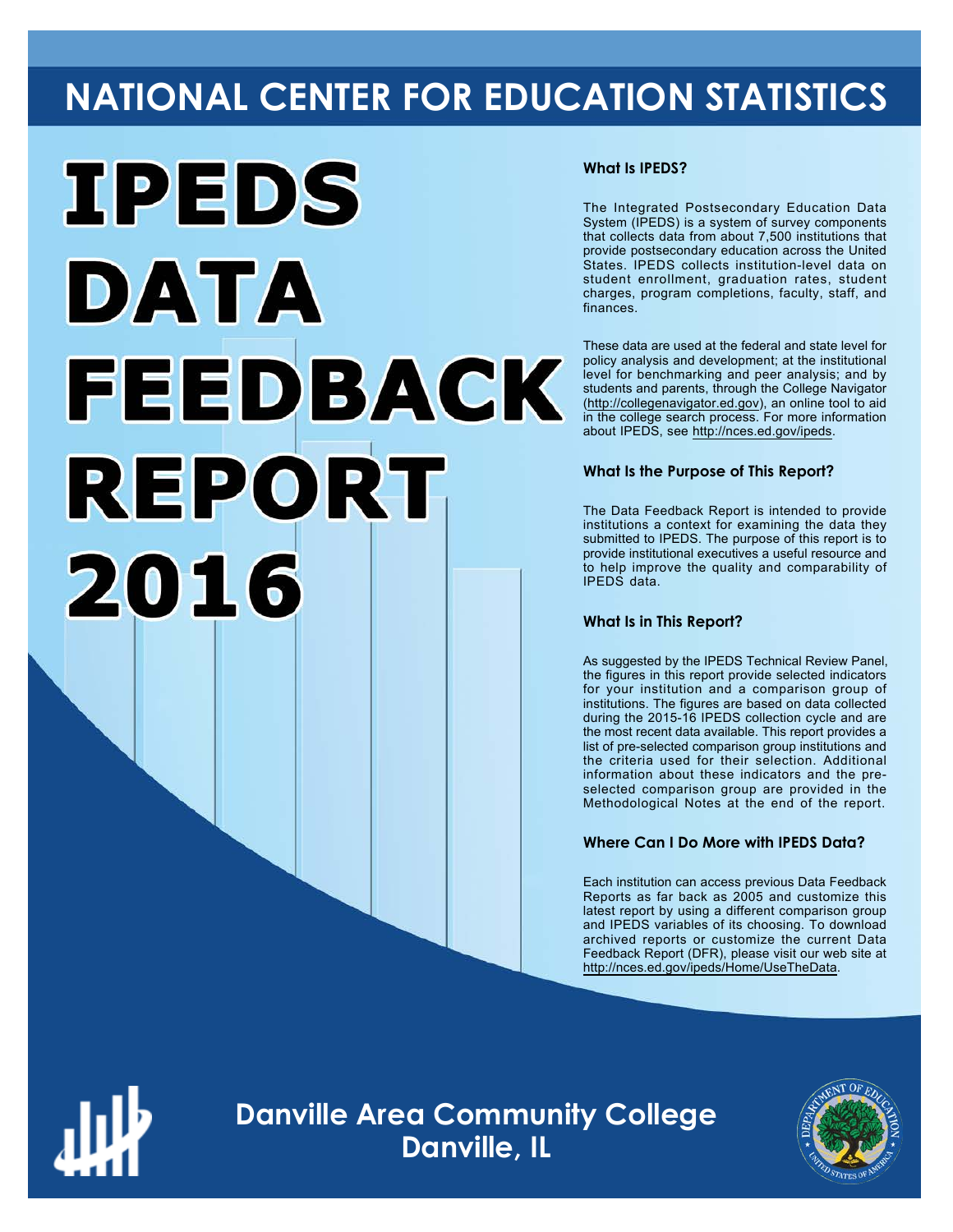# **COMPARISON GROUP**

Comparison group data are included to provide a context for interpreting your institution's statistics. If your institution did not define a custom comparison group for this report by July 17, NCES selected a comparison group for you. (In this case, the characteristics used to define the comparison group appears below.) The Customize Data Feedback Report functionality on the IPEDS Data Center [\(http://nces.ed.gov/ipeds/datacenter/\)](http://nces.ed.gov/ipeds/datacenter/) can be used to reproduce the figures in this report using different peer groups.

The custom comparison group chosen by Danville Area Community College includes the following 10 institutions:

Carl Sandburg College (Galesburg, IL)

- Highland Community College (Freeport, IL)
- John Wood Community College (Quincy, IL)
- Kaskaskia College (Centralia, IL) Kishwaukee College (Malta, IL)
- Rend Lake College (Ina, IL)
- Sauk Valley Community College (Dixon, IL)
- Shawnee Community College (Ullin, IL)
- Southeastern Illinois College (Harrisburg, IL)
- Spoon River College (Canton, IL)

# **The figures in this report have been organized and ordered into the following topic areas:**

| 1) Admissions (only for non-open-admissions schools) | [No charts applicable] |                 |
|------------------------------------------------------|------------------------|-----------------|
| 2) Student Enrollment                                | Fig. 1 and 2           | Pg. 3           |
| 3) Awards                                            | Fig. 3                 | Pg. 3           |
| 4) Charges and Net Price                             | Fig. 4 and $5$         | Pg. 4           |
| 5) Student Financial Aid                             | Fig. 6, 7, 8 and 9     | Pg. 4 and 5     |
| 6) Military Benefits*                                | [No charts applicable] |                 |
| 7) Retention and Graduation Rates                    | Fig. 10, 11, 12 and 13 | Pq. $5$ and $6$ |
| 8) Finance                                           | Fig. 14 and 15         | Pq. 6 and 7     |
| 9) Staff                                             | Fig. 16 and 17         | Pg. 7           |
| 10) Libraries*                                       | [No charts applicable] |                 |

\*These figures only appear in customized Data Feedback Reports (DFR), which are available through Use the Data portal on the IPEDS website.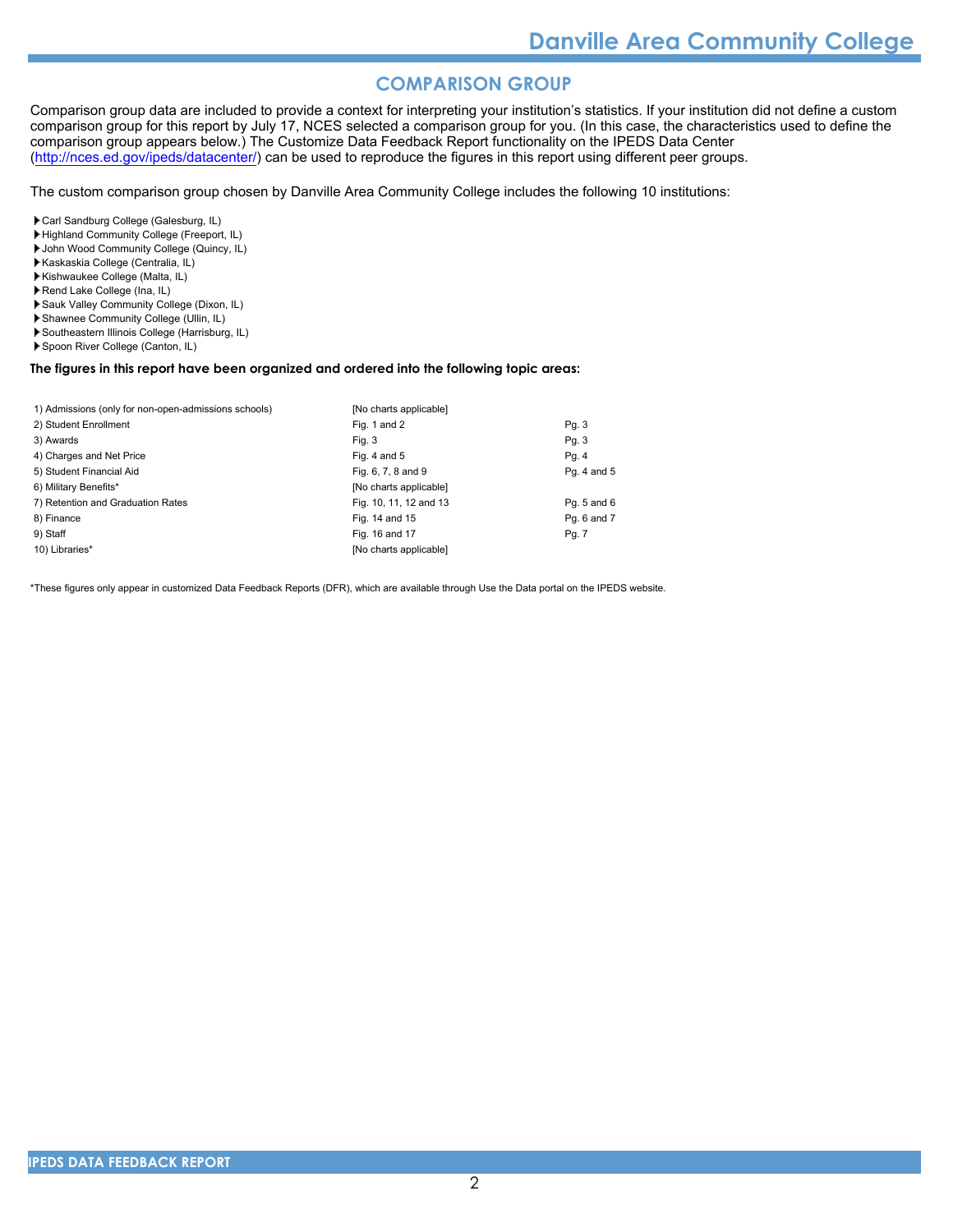



NOTE: For more information about disaggregation of data by race and ethnicity, see the Methodological Notes. Median values for the comparison group will not add to 100%. See "Use of Median Values for Comparison Group" for how median values are determined. N is the number of institutions in the comparison group. SOURCE: U.S. Department of Education, National Center for Education Statistics, Integrated Postsecondary Education Data System (IPEDS): Spring 2015, Fall Enrollment component.

#### **Figure 2. Unduplicated 12-month headcount (2014-15), total FTE enrollment (2014-15), and full- and part-time fall enrollment (Fall 2015)**

#### **Figure 3. Number of subbaccalaureate degrees and certificates awarded, by level: 2014-15**



NOTE: For details on calculating full-time equivalent (FTE) enrollment, see Calculating FTE in the Methodological Notes. N is the number of institutions in the comparison group. SOURCE: U.S. Department of Education, National Center for Education Statistics, Integrated Postsecondary Education Data System (IPEDS): Fall 2015, 12-month Enrollment component and Spring 2016, Fall Enrollment component.



NOTE: N is the number of institutions in the comparison group.

SOURCE: U.S. Department of Education, National Center for Education Statistics, Integrated Postsecondary Education Data System (IPEDS): Fall 2015, Completions component.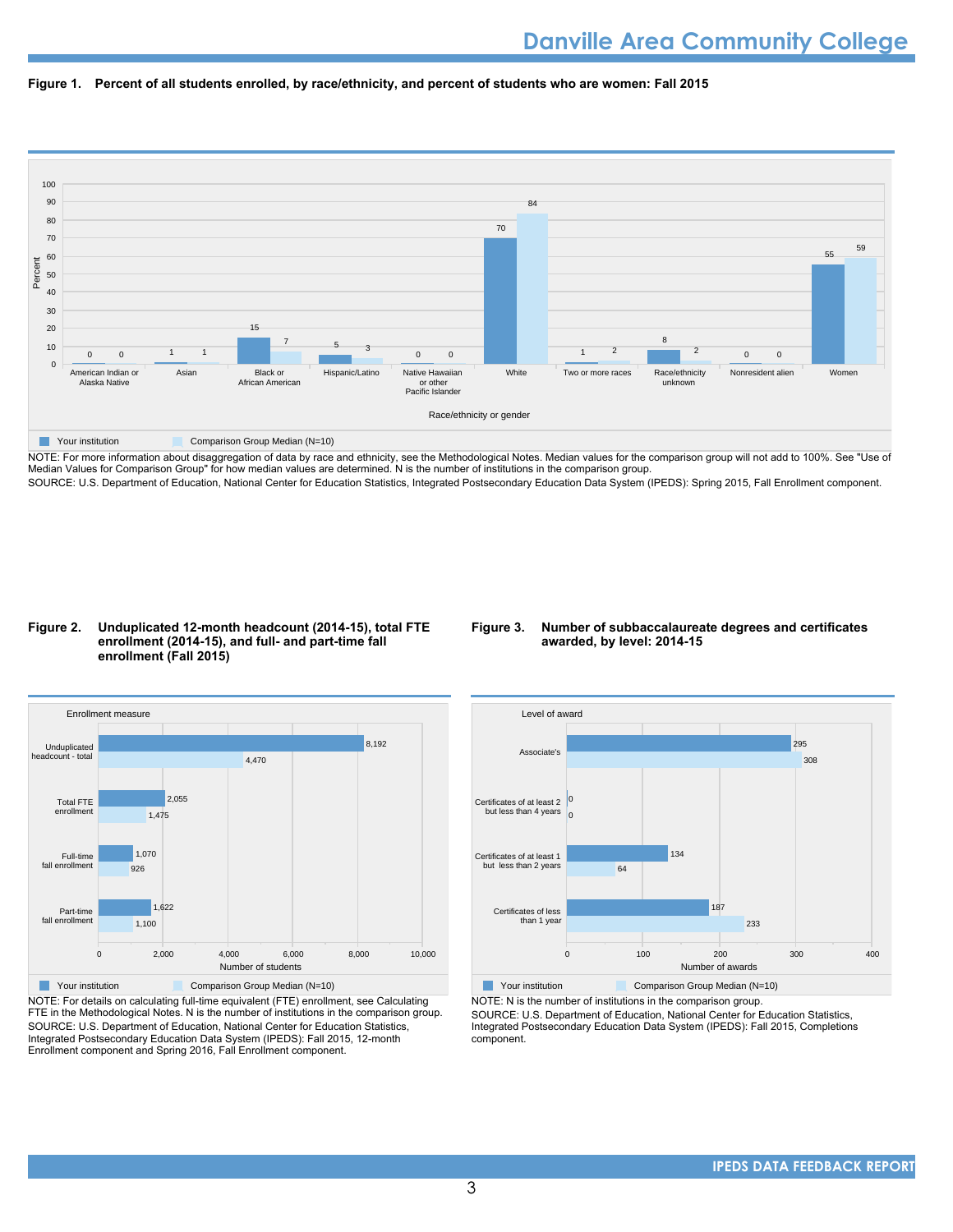# **Danville Area Community College**

**Figure 4. Academic year tuition and required fees for full-time, first-time degree/certificate-seeking undergraduates: 2012-13 to 2015-16**



NOTE: The tuition and required fees shown here are the lowest reported from the

categories of in-district, in-state, and out-of-state. N is the number of institutions in the comparison group.

SOURCE: U.S. Department of Education, National Center for Education Statistics, Integrated Postsecondary Education Data System (IPEDS): Fall 2015, Institutional Characteristics component.

#### **Figure 5. Average net price of attendance for full-time, first-time degree/certificate-seeking undergraduate students, who were awarded grant or scholarship aid: 2012-13 to 2014- 15**



NOTE: Average net price is for full-time, first-time degree/certificate-seeking undergraduate students and is generated by subtracting the average amount of federal, state/local government, and institutional grant and scholarship awarded aid from the total cost of attendance. Total cost of attendance is the sum of published tuition and required fees, books and supplies, and the average room and board and other expenses. For details, see the Methodological Notes. N is the number of institutions in the comparison group.

SOURCE: U.S. Department of Education, National Center for Education Statistics, Integrated Postsecondary Education Data System (IPEDS): Fall 2015, Institutional Characteristics component; Winter 2015-16, Student Financial Aid component.

#### **Figure 6. Percent of full-time, first-time degree/certificate-seeking undergraduate students who were awarded grant or scholarship aid from the federal government, state/local government, or the institution, or loans, by type of aid: 2014-15**



NOTE: Any grant aid above includes grant or scholarship aid awarded from the federal government, state/local government, or the institution. Federal grants includes Pell grants and other federal grants. Any loans includes federal loans and other loans awarded to students. For details on how students are counted for financial aid reporting, see Cohort Determination in the Methodological Notes. N is the number of institutions in the comparison group.

SOURCE: U.S. Department of Education, National Center for Education Statistics, Integrated Postsecondary Education Data System (IPEDS): Winter 2015-16, Student Financial Aid component.

#### **Figure 7. Average amounts of grant or scholarship aid from the federal government, state/local government, or the institution, or loans awarded to full-time, first-time degree/certificate-seeking undergraduate students, by type of aid: 2014-15**



NOTE: Any grant aid above includes grant or scholarship aid awarded from the federal government, state/local government, or the institution. Federal grants includes Pell grants and other federal grants. Any loans includes federal loans and other loans awarded to students. Average amounts of aid were calculated by dividing the total aid awarded by the total number of recipients in each institution. N is the number of institutions in the comparison group.

SOURCE: U.S. Department of Education, National Center for Education Statistics, Integrated Postsecondary Education Data System (IPEDS): Winter 2015-16, Student Financial Aid component.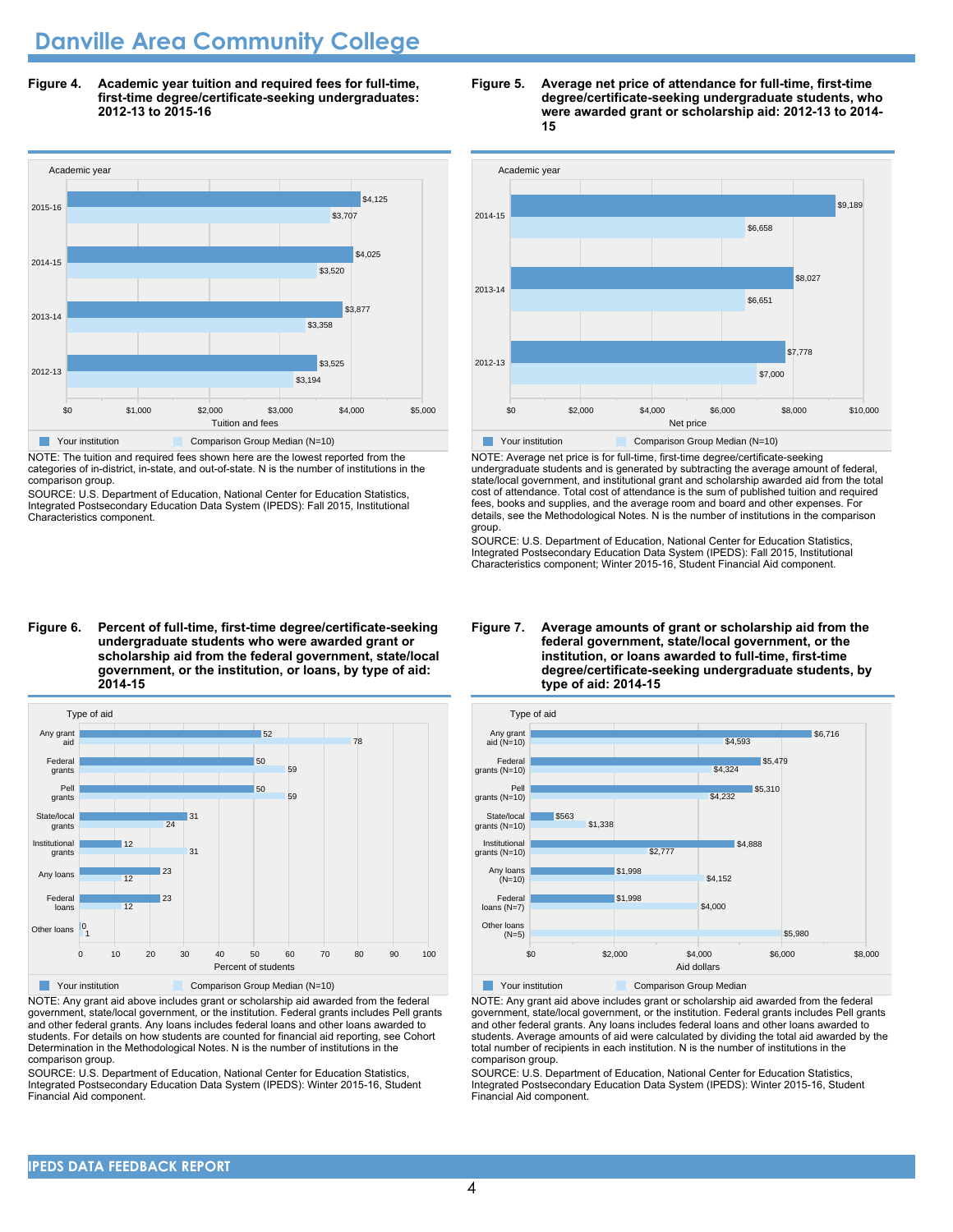# **Danville Area Community College**

**Figure 8. Percent of all undergraduates awarded aid, by type of aid: 2014-15**

**Figure 9. Average amount of aid awarded to all undergraduates, by type of aid: 2014-15**



NOTE: Any grant aid above includes grant or scholarship aid awarded from the federal government, state/local government, the institution, or other sources. Federal loans includes only federal loans awarded to students. N is the number of institutions in the comparison group.

SOURCE: U.S. Department of Education, National Center for Education Statistics, Integrated Postsecondary Education Data System (IPEDS): Winter 2015-16, Student Financial Aid component.



NOTE: Any grant aid above includes grant or scholarship aid from the federal government, state/local government, the institution, or other sources. Federal loans includes federal loans to students. Average amounts of aid were calculated by dividing the total aid awarded by the total number of recipients in each institution. N is the number of institutions in the comparison group.

SOURCE: U.S. Department of Education, National Center for Education Statistics, Integrated Postsecondary Education Data System (IPEDS): Winter 2015-16, Student Financial Aid component.

#### **Figure 10. Retention rates of full-time, first time degree/certificate seeking students (Fall 2014 cohort)**



NOTE: Retention rates are measured from the fall of first enrollment to the following fall. Academic reporting institutions report retention data as of the institution's official fall reporting date or as of October 15, 2014. Program reporters determine the cohort with enrollment any time between August 1-October 31, 2014 and retention based on August 1, 2015. For more details, see the Methodological Notes. N is the number of institutions in the comparison group.

SOURCE: U.S. Department of Education, National Center for Education Statistics, Integrated Postsecondary Education Data System (IPEDS): Spring 2015, Fall Enrollment component.

#### **Figure 11. Graduation and transfer-out rates of full-time, first-time degree/certificate-seeking undergraduates within 150% of normal time to program completion (2012 cohort)**



NOTE: Graduation rate cohort includes all full-time, first-time degree/certificate-seeking undergraduate students. Graduation and transfer-out rates are the Student Right-to-Know rates. Only institutions with mission to prepare students to transfer are required to report transfer out. For more details, see the Methodological Notes. N is the number of institutions in the comparison group.

SOURCE: U.S. Department of Education, National Center for Education Statistics, Integrated Postsecondary Education Data System (IPEDS): Winter 2015-16, Graduation Rates component.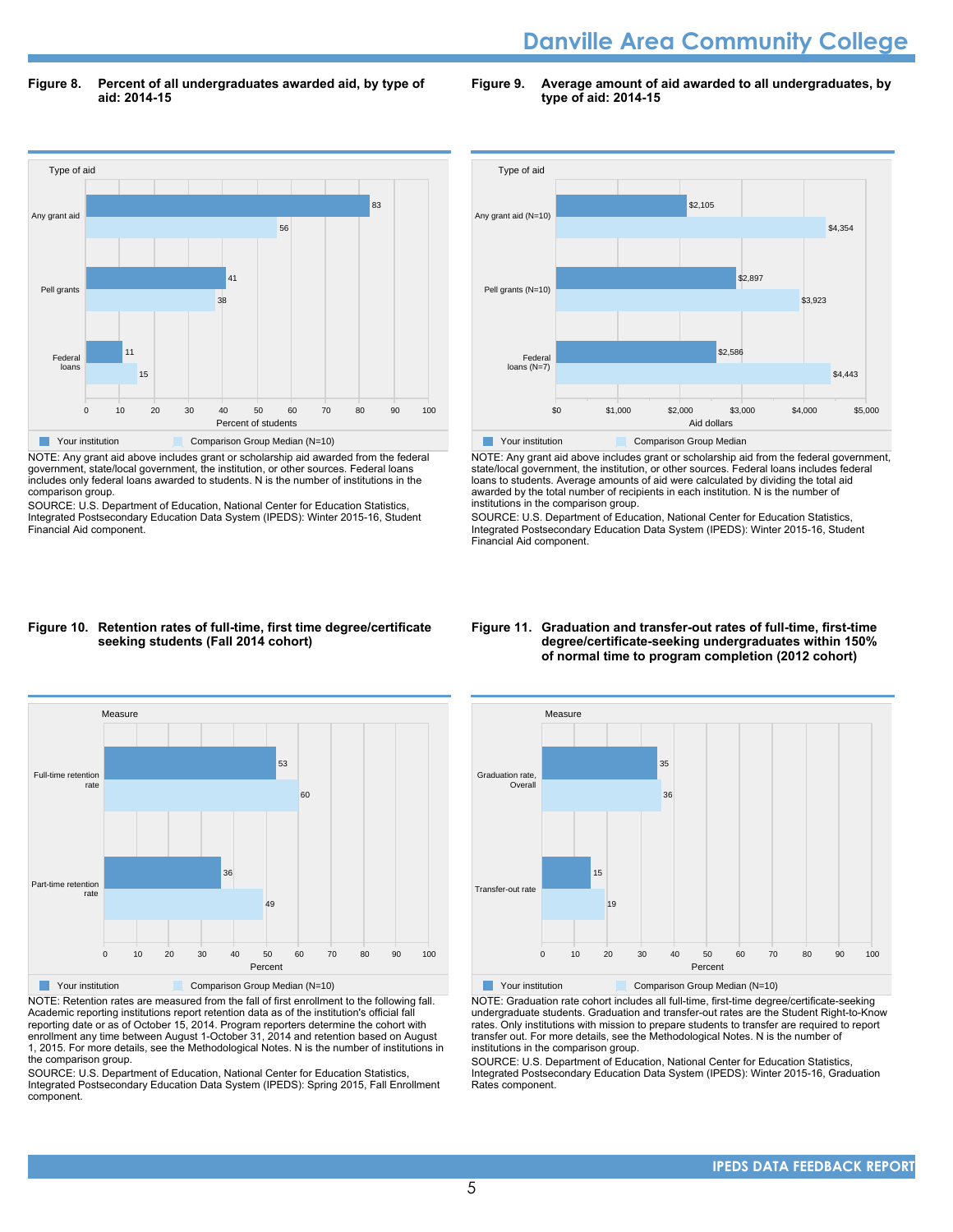**Figure 12. Graduation rates of full-time, first-time degree/certificate-seeking undergraduates within 150% of normal time to program completion, by race/ethnicity: 2012 cohort**



**The Comparison Group Median** Comparison Group Median

NOTE: For more information about disaggregation of data by race and ethnicity, see the Methodological Notes. The graduation rates are the Student Right-to-Know (SRK) rates. Median values for the comparison group will not add to 100%. N is the number of institutions in the comparison group. Medians are not reported for comparison groups with less than three values.

SOURCE: U.S. Department of Education, National Center for Education Statistics, Integrated Postsecondary Education Data System (IPEDS): Winter 2015-16, Graduation Rates component.





NOTE: The 150% graduation rate is the Student Right-to-Know (SRK) rates; the Normal time and 200% rates are calculated using the same methodology. For details, see the Methodological Notes. N is the number of institutions in the comparison group. SOURCE: U.S. Department of Education, National Center for Education Statistics, Integrated Postsecondary Education Data System (IPEDS): Winter 2015-16, 200% Graduation Rates component.

#### **Figure 14. Percent distribution of core revenues, by source: Fiscal year 2015**



Your institution Comparison Group Median (N=10)

NOTE: The comparison group median is based on those members of the comparison group that report finance data using the same accounting standards as the comparison institution. For a detailed definition of core revenues, see the Methodological Notes. N is the number of institutions in the comparison group.

SOURCE: U.S. Department of Education, National Center for Education Statistics, Integrated Postsecondary Education Data System (IPEDS): Spring 2015, Finance component.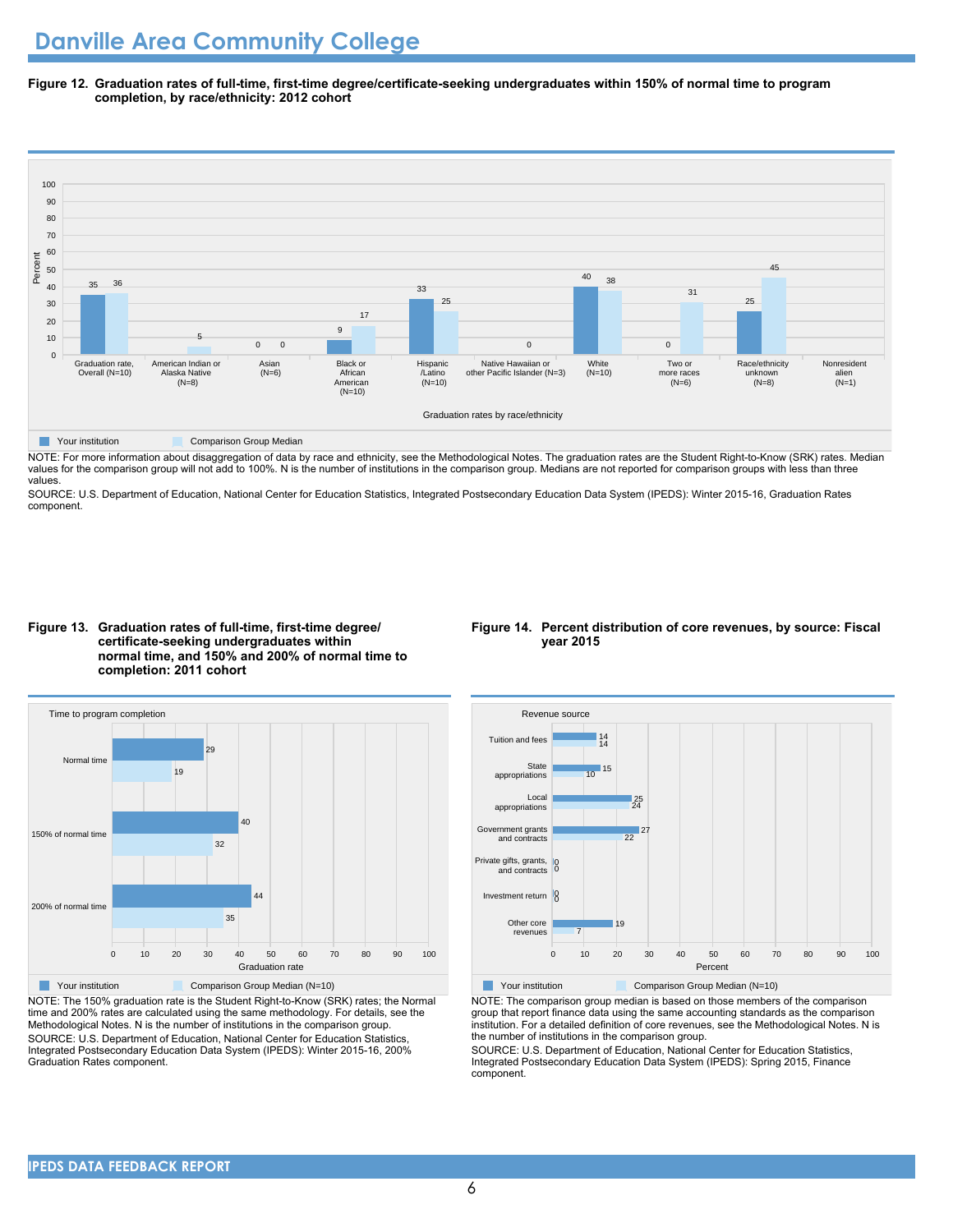# **Danville Area Community College**

**Figure 15. Core expenses per FTE enrollment, by function: Fiscal year 2015**

**Figure 16. Full-time equivalent staff, by occupational category: Fall 2015**



NOTE: Expenses per full-time equivalent (FTE) enrollment, particularly instruction, may be inflated because finance data includes all core expenses while FTE reflects credit activity only. For details on calculating FTE enrollment and a detailed definition of core expenses, see the Methodological Notes. N is the number of institutions in the comparison group. SOURCE: U.S. Department of Education, National Center for Education Statistics, Integrated Postsecondary Education Data System (IPEDS): Fall 2015, 12-month Enrollment component and Spring 2015, Finance component.

#### **Figure 17. Average salaries of full-time instructional non-medical staff equated to 9-month contracts, by academic rank: Academic year 2015-16**



NOTE: Average salaries of full-time instructional non-medical staff equated to 9-month contracts was calculated by multiplying the average monthly salary by 9. The average monthly salary was calculated by dividing the total salary outlays by the total number of months covered by staff on 9, 10, 11 and 12-month contracts. Medians are not reported for comparison groups with less than three values.

SOURCE: U.S. Department of Education, National Center for Education Statistics, Integrated Postsecondary Education Data System (IPEDS): Spring 2015, Human Resources component.



NOTE: Graduate assistants are not included. For calculation details, see the Methodological Notes. N is the number of institutions in the comparison group. SOURCE: U.S. Department of Education, National Center for Education Statistics, Integrated Postsecondary Education Data System (IPEDS): Spring 2015, Human Resources component.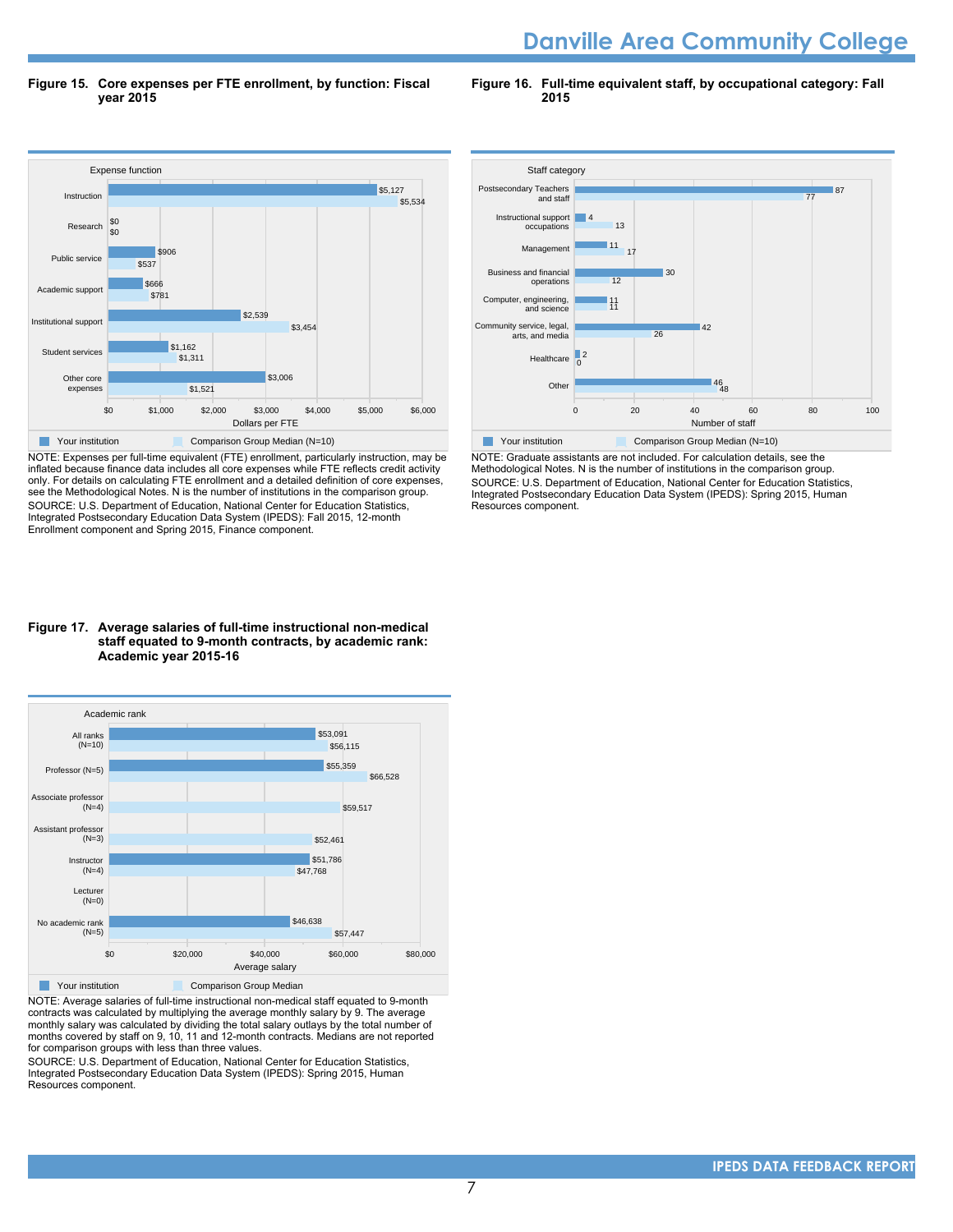# **METHODOLOGICAL NOTES**

#### **Overview**

This report is based on data supplied by institutions to IPEDS during the 2015-16 data collection year. Response rates exceeded 99% for most surveys. Detailed response tables are included in IPEDS First Look reports at [http://nces.ed.gov/pubsearch/getpubcats.asp?sid=010.](http://nces.ed.gov/pubsearch/getpubcats.asp?sid=010)

#### **Use of Median Values for Comparison Group**

The value for the comparison institution is compared to the median value for the comparison group for each statistic included in the figure. If more than one statistic is presented in a figure, the median values are determined separately for each indicator or statistic. Medians are not reported for comparison groups with fewer than three values. Where percentage distributions are presented, median values may not add to 100%. To access all the data used to create the figures included in this report, go to 'Use the Data' portal on the IPEDS website (<http://nces.ed.gov/ipeds>).

#### **Missing Statistics**

If a statistic is not reported for your institution, the omission indicates that the statistic is not relevant to your institution and the data were not collected. Not all notes may be applicable to your report.

#### **Use of Imputed Data**

All IPEDS data are subject to imputation for total (institutional) and partial (item) nonresponse. If necessary, imputed values were used to prepare your report.

#### **Data Confidentiality**

IPEDS data are not collected under a pledge of confidentiality.

#### **Disaggregation of Data by Race/Ethnicity**

When applicable, some statistics are disaggregated by race/ethnicity. Data disaggregated by race/ethnicity have been reported using the 1997 Office of Management and Budget categories. Detailed information about the race/ethnicity categories can be found at <http://nces.ed.gov/ipeds/reic/resource.asp>.

#### **Cohort Determination for Reporting Student Financial Aid and Graduation Rates**

Student cohorts for reporting Student Financial Aid and Graduation Rates data are based on the reporting type of the institution. For institutions that report based on an academic year (those operating on standard academic terms), student counts and cohorts are based on fall term data. Student counts and cohorts for program reporters (those that do not operate on standard academic terms) are based on unduplicated counts of students enrolled during a full 12-month period.

# **DESCRIPTION OF STATISTICS USED IN THE FIGURES**

# **Admissions (only for non-open-admissions schools)**

# *Admissions and Test Score Data*

Admissions and test score data are presented only for institutions that do not have an open admission policy, and apply to first-time, degree/certificate-seeking undergraduate students only. Applicants include only those students who fulfilled all requirements for consideration for admission and who were notified of one of the following actions: admission, non-admission, placement on a wait list, or application withdrawn (by applicant or institution). Admitted applicants (admissions) include wait-listed students who were subsequently offered admission. Early decision, early action, and students who began studies during the summer prior to the fall reporting period are included. For customized Data Feedback Reports, test scores are presented only if they are required for admission.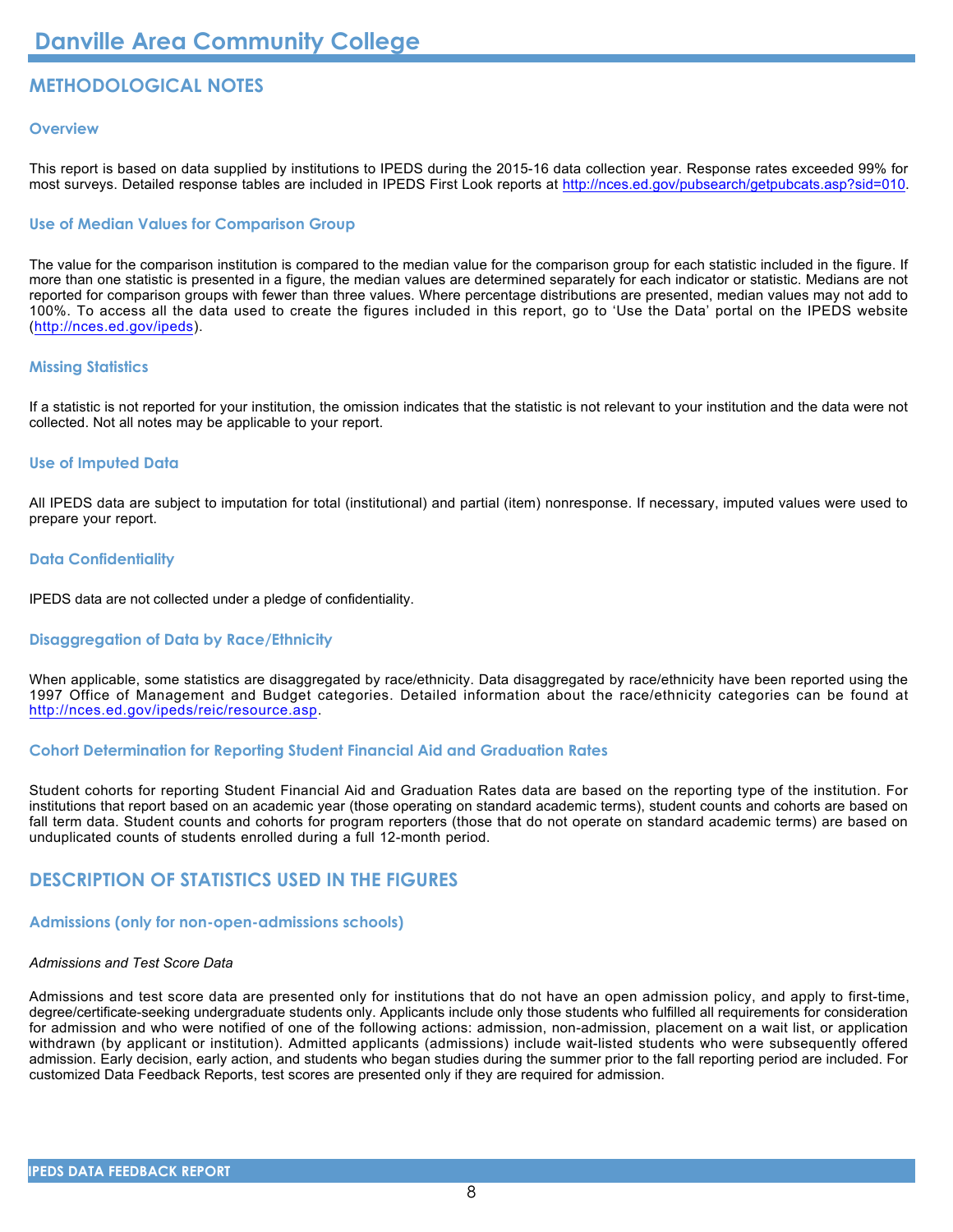#### **Student Enrollment**

#### *FTE Enrollment*

The full-time equivalent (FTE) enrollment used in this report is the sum of the institution's FTE undergraduate enrollment and FTE graduate enrollment (as calculated from or reported on the 12-month Enrollment component). Undergraduate and graduate FTE are estimated using 12 -month instructional activity (credit and/or contact hours). See "Calculation of FTE Students (using instructional activity)" in the IPEDS Glossary at <http://nces.ed.gov/ipeds/glossary/>.

#### *Total Entering Undergraduate Students*

Total entering students are students at the undergraduate level, both full- and part-time, new to the institution in the fall term (or the prior summer term who returned in the fall). This includes all first-time undergraduate students, students transferring into the institution at the undergraduate level, and non-degree/certificate-seeking undergraduates entering in the fall. Only degree-granting, academic year reporting institutions provide total entering student data.

#### **Charges and Net Price**

#### *Average Institutional Net Price*

Average net price is calculated for full-time, first-time degree/certificate-seeking undergraduates who were awarded grant or scholarship aid from the federal government, state/local government, or the institution anytime during the full aid year. For public institutions, this includes only students who paid the in-state or in-district tuition rate. Other sources of grant aid are excluded. Average net price is generated by subtracting the average amount of federal, state/local government, and institutional grant and scholarship aid from the total cost of attendance. Total cost of attendance is the sum of published tuition and required fees, books and supplies, and the average room and board and other expenses.

For the purpose of the IPEDS reporting, aid awarded refers to financial aid that was awarded to, and accepted by, a student. This amount may differ from the aid amount that is disbursed to a student.

#### **Retention and Graduation Rates**

#### *Graduation Rates and Transfer-out Rate*

Graduation rates are those developed to satisfy the requirements of the Student Right-to-Know Act and Higher Education Act, as amended, and are defined as the total number of individuals from a given cohort of full-time, first-time degree/certificate-seeking undergraduates who completed a degree or certificate within a given percent of normal time to complete all requirements of the degree or certificate program before the ending status date of August 31, 2014; divided by the total number of students in the cohort of full-time, first-time degree/certificateseeking undergraduates minus any allowable exclusions. Institutions are permitted to exclude from the cohort students who died or were totally and permanently disabled; those who left school to serve in the armed forces or were called up to active duty; those who left to serve with a foreign aid service of the federal government, such as the Peace Corps; and those who left to serve on an official church mission.

Transfer-out rate is the total number of students from the cohort who are known to have transferred out of the reporting institution (without earning a degree/award) and subsequently re-enrolled at another institution within the same time period; divided by the same adjusted cohort (initial cohort minus allowable exclusions) as described above. Only institutions with a mission that includes providing substantial preparation for students to enroll in another eligible institution are required to report transfers out.

#### *Retention Rates*

Retention rates are measures at which students persist in their educational program at an institution, expressed as a percentage. For fouryear institutions, this is the percentage of first-time bachelors (or equivalent) degree-seeking undergraduates from the previous fall who are again enrolled in the current fall. For all other institutions this is the percentage of first-time degree/certificate-seeking students from the previous fall who either re-enrolled or successfully completed their program by the current fall. The full-time retention rate is calculated using the percentage of full-time, first-time degree/certificate-seeking undergraduates, while the part-time rate is calculated using the percentage of part-time, first-time degree/certificate-seeking undergraduates.

#### **Finance**

#### *Core Revenues*

Core revenues for public institutions reporting under GASB standards include tuition and fees; state and local appropriations; government grants and contracts; private gifts, grants, and contracts; sales and services of educational activities; investment income; other operating and